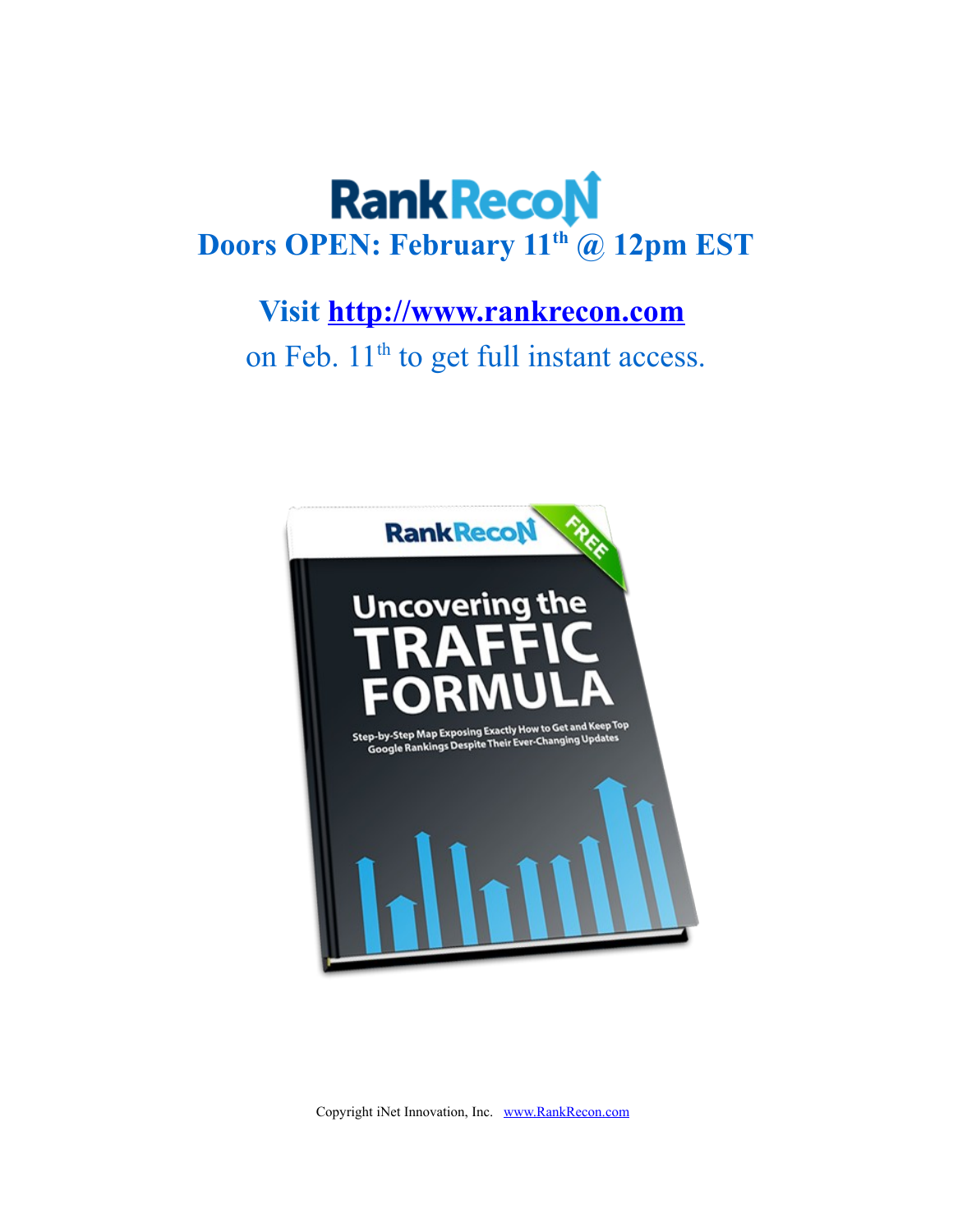### Introduction

We both know that you're reading this because ...

1. You want to increase your search engine rankings (Google, Yahoo, Bing, and even the small search engines)

2. You want more traffic

3. And you want all of this so that your websites can sustain themselves and make you money.

So, with that said, in this guide I'm going to go through the general methodology I have used to help generate up to 61,000 visitors per month to just one of my sites.



Granted, results like this didn't happen overnight, but it did happen from 100% search engine traffic! I'm not sharing this to brag. I simply want to show you that IT IS possible to get a ton of targeted free traffic to your websites, and outrank your competitors by simply knowing how and why Google is ranking sites where they do.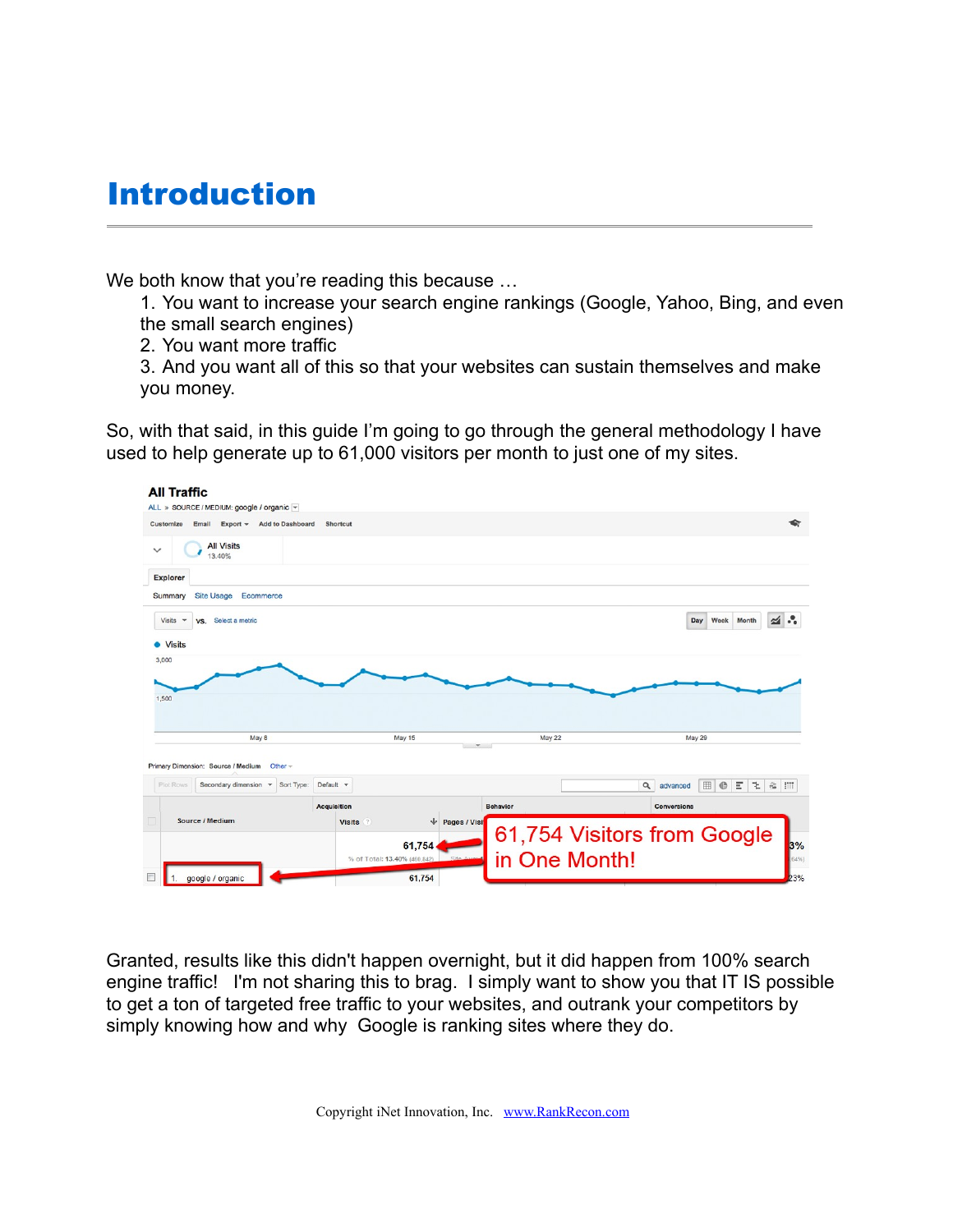These strategies can work on any site. An aged site, a new site, an affiliate site, a site that sells products, a blog, or one that is designed to make money from Adsense.

Some of the initial strategies here (not all) are based off of a new site, so take the guidelines and apply it to your existing site. If there are things I have listed in the first few phases that you haven't done with your old, existing website… I suggest you apply those.

Then move on to the later steps of the formula. Since you may already own a website, you may skip past step 1, but at least read through it to get a good grasp as to why we chose those types of domains in the first place.

The examples, steps, and "formulas" that are listed here aren't a guarantee of what works for all sites in every niche market, but it's what we start with and use on our sites. Since SEO is always changing and differs from site-to-site, you will need to adjust some of the specifics laid out here. But this will give you a great starting point.

From there, take off with your own added strategies as you learn more about SEO, more about your competition, and more about how the search engines are liking or disliking your current linking campaigns.

SEO is not an instant thing. I'm sure you've heard that before. If your keyword is super competitive, like for example "lose weight fast". It's extremely difficult to rank for a keyword like that, and it can take time. It takes patience, and it takes a lot of great content with a very low bounce rate… and again, patience and perseverance. If you do your keyword research properly though, and target keywords that are easy to rank for, my strategies will accelerate your Google rankings and help you keep them long term.

Though many forms of traffic building do work, such as Youtube, LinkedIn, Twitter, and Facebook, the single most profitable form of traffic is to build links to your site and use those links (when created properly) to boost your rankings in Google.

So be smart about your linking, and keep it as "natural-looking" as you can… and just as important, **use great quality content that surrounds your links AND quality content on YOUR website.** If you have a weight loss website, make sure that your website has quality content for the visitor to read and not leave your page in 3 seconds because of the garbage they just saw.

You want an easy to follow site structure (i.e. I suggest Wordpress) and you want to give your readers something to actually read on your site. If you want to make money, spend the time on developing quality content. Write it yourself, outsource it at [www.iwriter.com](http://www.iwriter.com/) (if you don't like what someone wrote for you there, you don't have to pay), or hire a writer at another freelance website like elance.com.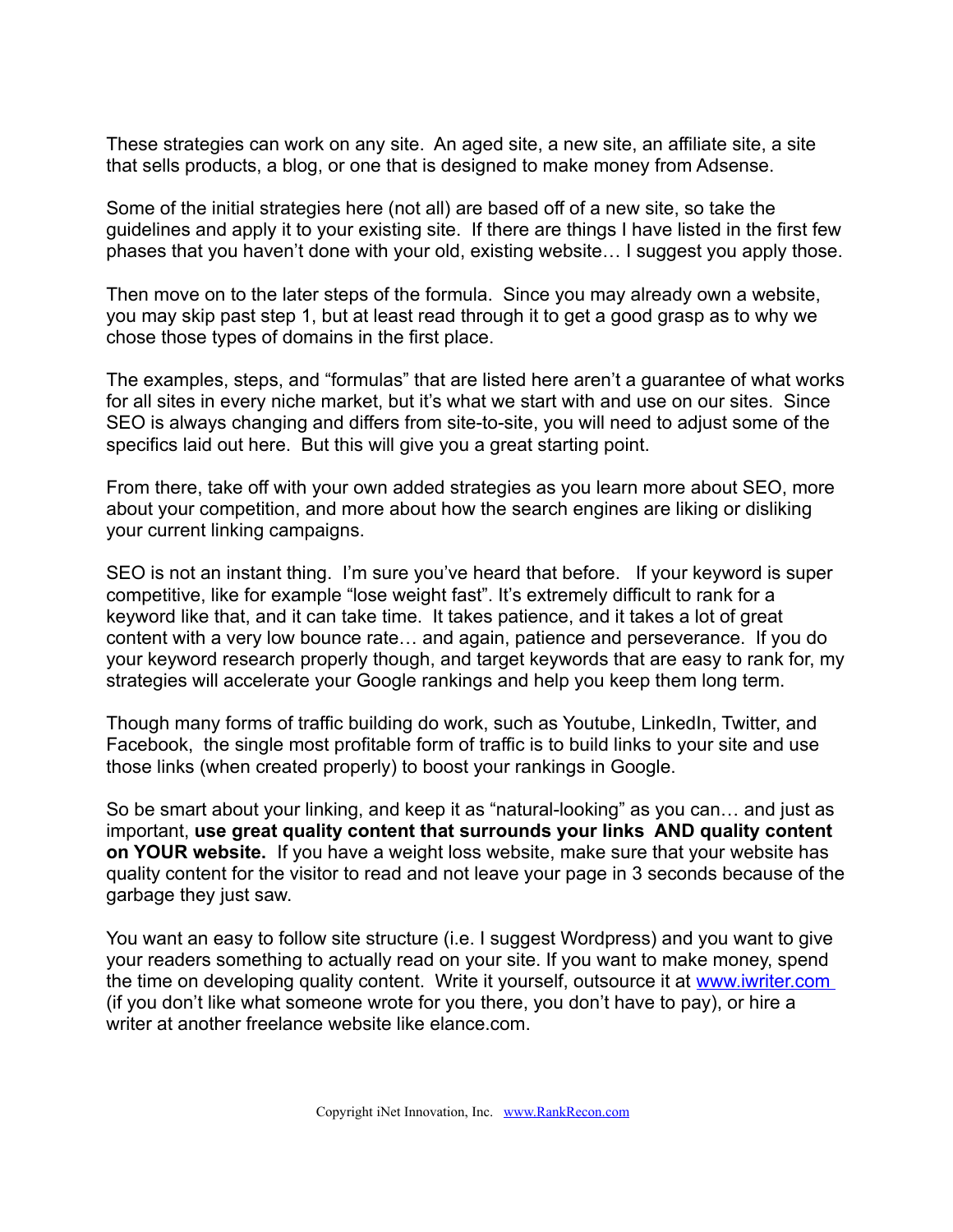#### **Here are the key points of the guide…**

- 1. Build links with quality content.
- 2. Build links with different placements of your anchor text.

3. Use your common sense and don't go nuts building links at an insane pace, all from low quality sites.

4. Slowly increase the level of links you build as you are increasing the types of links you receive.

5. Randomize the anchor text so that you rank for your keywords and don't get slapped by Google for having obvious artificially created links. Make it look natural. Look at this cheat sheet for a rough example of anchor text link density %'s : [Click here to download the SEO I.Q Linking Cheat Sheet](https://iq.seomojo.com/linking-cheat-sheet.pdf)

6. Create the anchor text randomization in such a way that you also rank for long tail keywords that may not have even been in your initial keyword selection process.

7. Set up a general schedule so that you know when to move to the next phase of link building.

8. Once you see some progress, continue forward with the new campaigns for your site. Don't stop building links – that's a red flag to the search engines, especially once your site is ranking high. Be consistent.

9. The primary links pointing to your money site should be higher quality, authority links.

With that said, let's jump right in to step 1...

### Finding the Right Domain

When starting out with a new site, we either use aged domains with high MozRank or Exact Match Domains (EMD) for our niche sites. MozRank represents a **link popularity score**. It reflects the importance of any given web page on the Internet. Pages earn MozRank by the number and quality of other pages that link to them. The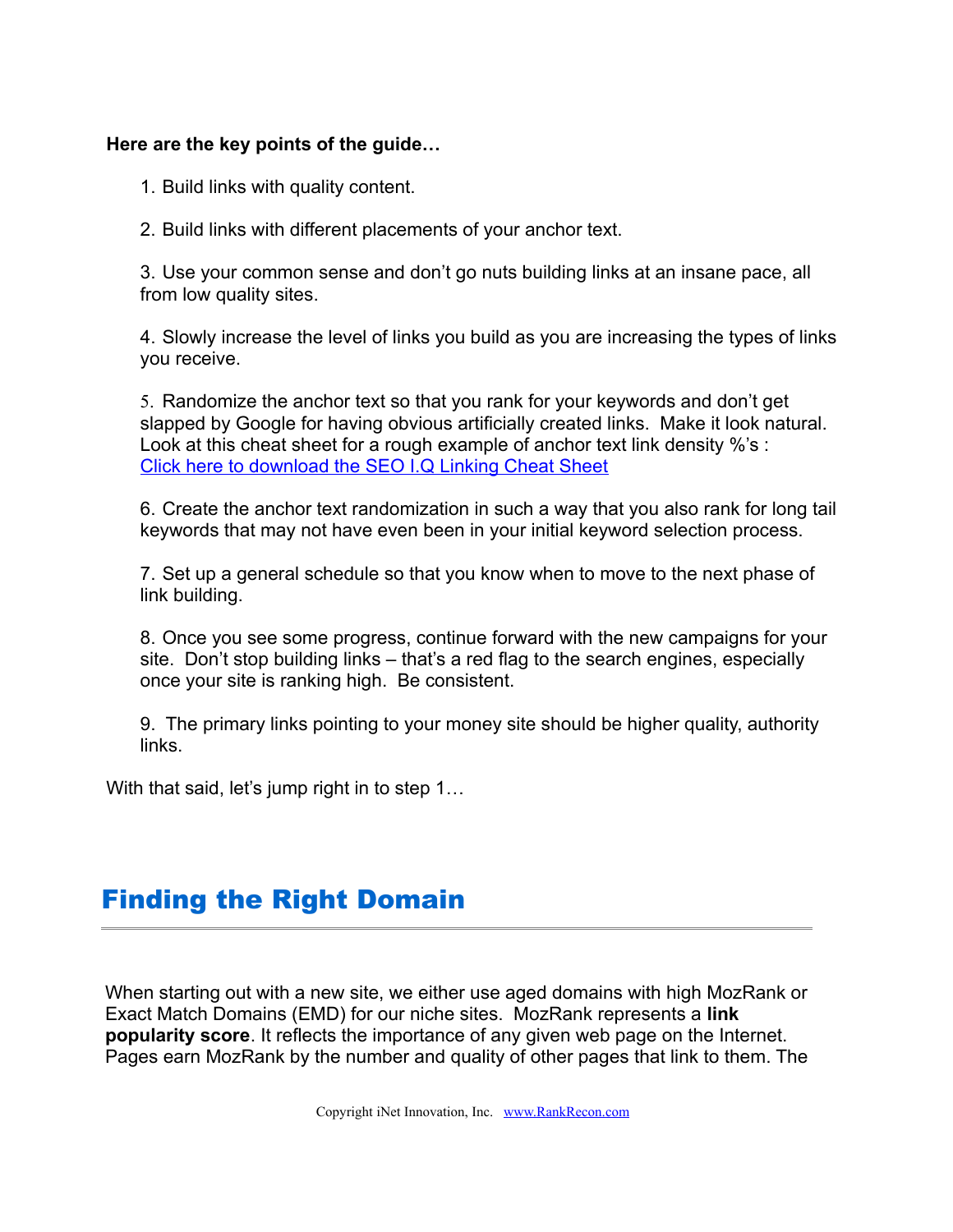higher the quality of the incoming links, the higher the MozRank. It's a good initial indicator when purchasing an aged domain at an auction.

Or you can look at high Google "PageRank", aged domains. We're switching more towards looking at MozRank now, as we're seeing better results with that.

Obviously, if you're selling a specific product, you'll want to use that as your domain name. But if you're building a niche site for affiliate marketing, Adsense, blogging, etc… I'd suggest doing one of these two options above.

The below formula is by no means a "rule". I've listed several criteria that we look for when buying an aged domain, but if I ever run across a domain that is like 12 years old, I buy it even if it hardly has any links pointing to it, or a lower PR. So use these as "guidelines".

#### **The Aged/High PR Domain-Finding Formula**:

- 1. Have a minimum of 30 backlinks and at least 10 referring domains (the more, the better)
- 2. Domain PageRank of 3 or higher. Or MozRank of approx 3 or higher.
- 3. Have a minimum of 1 page indexed in Google.
- 4. Moz Page Authority (PA) and Domain Authority (DA) is higher than 10.
	- a. Or look at MajesticSEO's "Trust Flow" for a value of 10 or higher (if 20 or higher, then it is **really good**)

Tools Needed:

- **FreshDrop.com** (to search and buy aged domains with PR, history, and incoming links)

- [RankRecon.com,](http://www.rankrecon.com/) ahrefs.com, or MajesticSEO.com (to check backlinks data).

Both strategies work great, but as I write this, we've been finding that using EMD's still get faster results in the really small niches with lower competition. They tend to get faster ranking results that stick. But for tougher, more competitive keyword phrases that can take several months to get ranked for, it's best practice to start with an aged domain that already has some links, PR, and history.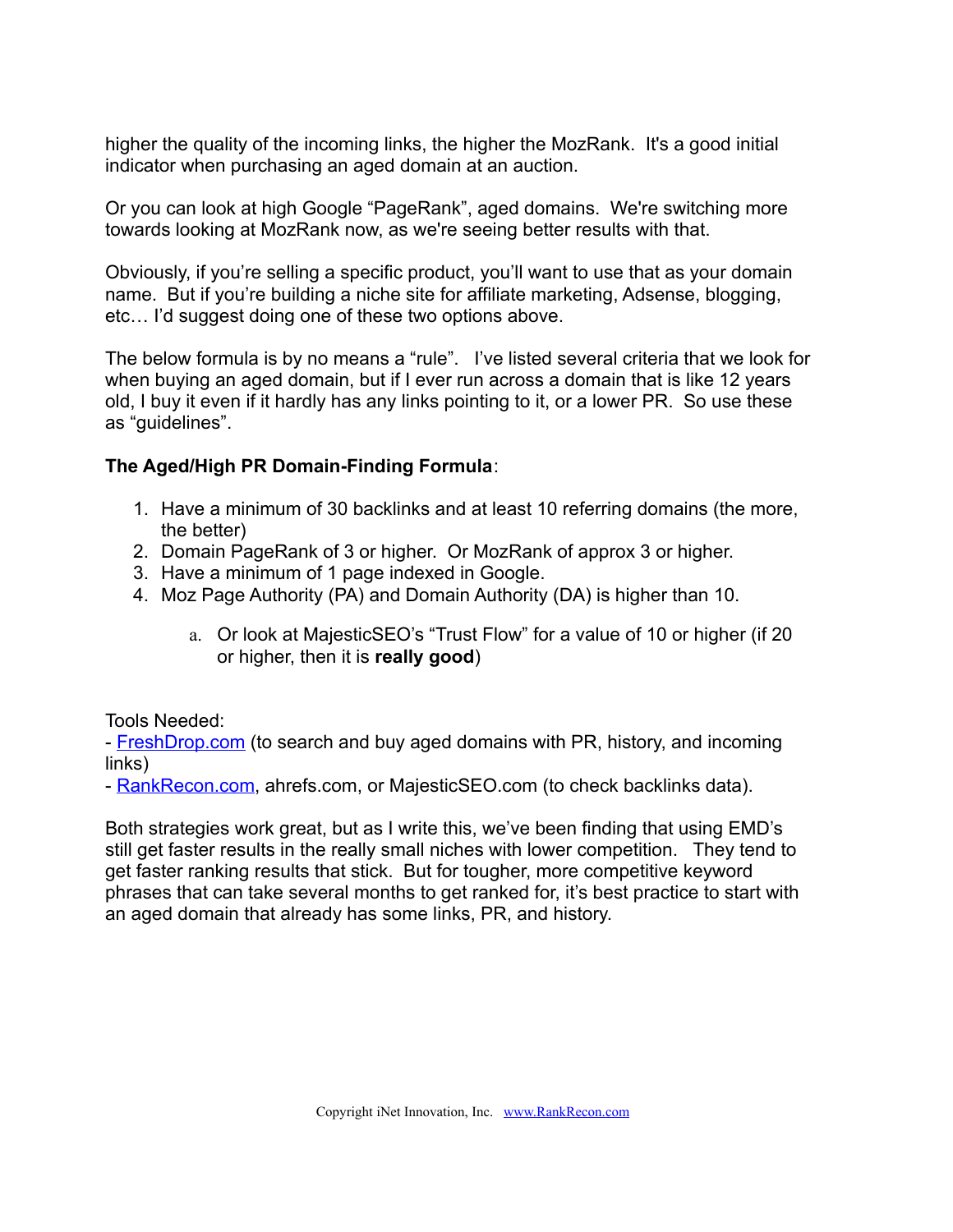## What Keywords Should You Choose for Your Niche?

This is not a detailed tutorial on how to choose a niche market and the keywords you should or want to rank for, there are plenty of tutorials out there on that. This wasn't written for that purpose. If you don't know how to find profitable keywords to rank for, I'd suggest doing a little more research on that topic. This guide assumes that you already have a good grasp of that.

With that in mind though, I will give some quick tips, using a formula that has been working well for me when choosing my keywords for my **niche sites**. These are for my "affiliate niche sites" or "Adsense" type sites.

#### **The Niche Competition Formula:**

- 1. The PageRank of the top 3 Google search results should be 3 or less.
- 2. The top 3 competitor sites should have less than 2,000 backlinks each.
- 3. **None** of those top 3 competitor site domains should be large authority news sites (CNN, BBC, Wikipedia, etc)

You can use **Rank Recon** to easily check these. Plus, [Rank Recon](http://www.rankrecon.com/) has a built in **Difficulty Rating** algorithm that will give you a number that reflects how difficult the keyword is to rank for in Google. It does this for every keyword that you search for.

#### **SEO Niche Keyword Research Formula:**

- 1. Global Exact Monthly Search for your target keyword is more than 3,000 (5,000 or more is preferable)
- 2. EPC (earnings per click) is more than \$1 (if you want to monetize using AdSense)
- 3. The keyword is making people money (by looking at the Adwords ads). This is just a quick check that I do. Go to Google, type in the keyword that you're thinking of using. If you see a bunch of Adwords ads in the search results, then it means PPC marketers are aggressively advertising for that target keyword. And most likely, it's making them money if they're willing to continually spend money on it.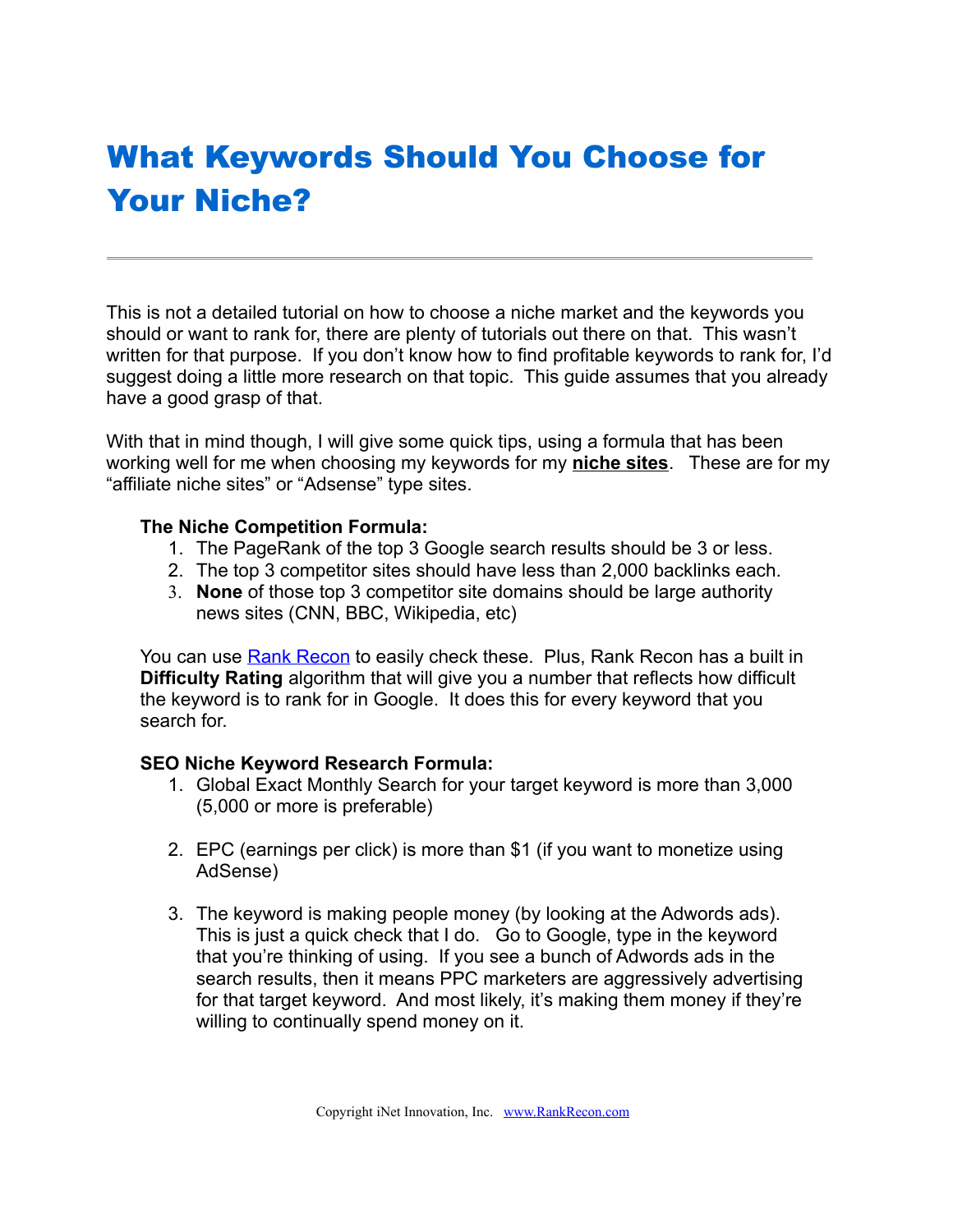### Creating Your Website with Proper On-Page SEO

Since this guide is more geared towards off-page SEO, I'm not going to go into crazy amounts of detail about on-page SEO. I would suggest doing some research on **recent topics about on-page seo**.

Also, check out this free SEO tool that we created: [https://iq.seomojo.com/](https://iq.seomojo.com/index.php)

Things have changed a bit the past year in terms of the importance of on-page factors. In recent years, on-page SEO took a nose dive in terms of how important it was. For the past few years, off-page SEO completely dominated how search engines ranked sites. But more recently, on-page SEO is making a comeback and holds an important role.

So if I were you, I'd start by concentrating on the biggest, and most important onpage SEO factors, optimize your website to include those, and then after that, get started on your off-page SEO (linking campaigns), since the off-page factors and linking profiles are the most influential.

You can always go back and tweak minor things later, and improve on your site's onpage factors. **The sooner you start your linking campaigns, the better.** Plus, it's easier and much quicker to edit your site.

Here are some of the most important and basic on-page factors (yes, this is a very brief summary):

#### **- Inter-link within your site.**

This is becoming more and more important with on-page SEO. Let's compare two sites real quick…

1. Wikipedia.org (was NOT hit hard from Google's updates. In fact, the updates helped their rankings)

2. EzineArticles.com (was hit extremely hard from Google's updates) These two sites are both full of content. The two sites have tons of backlinks pointing TO them. But the one key difference is that EzineArticles has very bad on‐page SEO. If you look at their content, they rarely link from one article to another within the site. That is, their inter‐linking within their own site is really bad. Most of the links in the content of their site points to external websites only.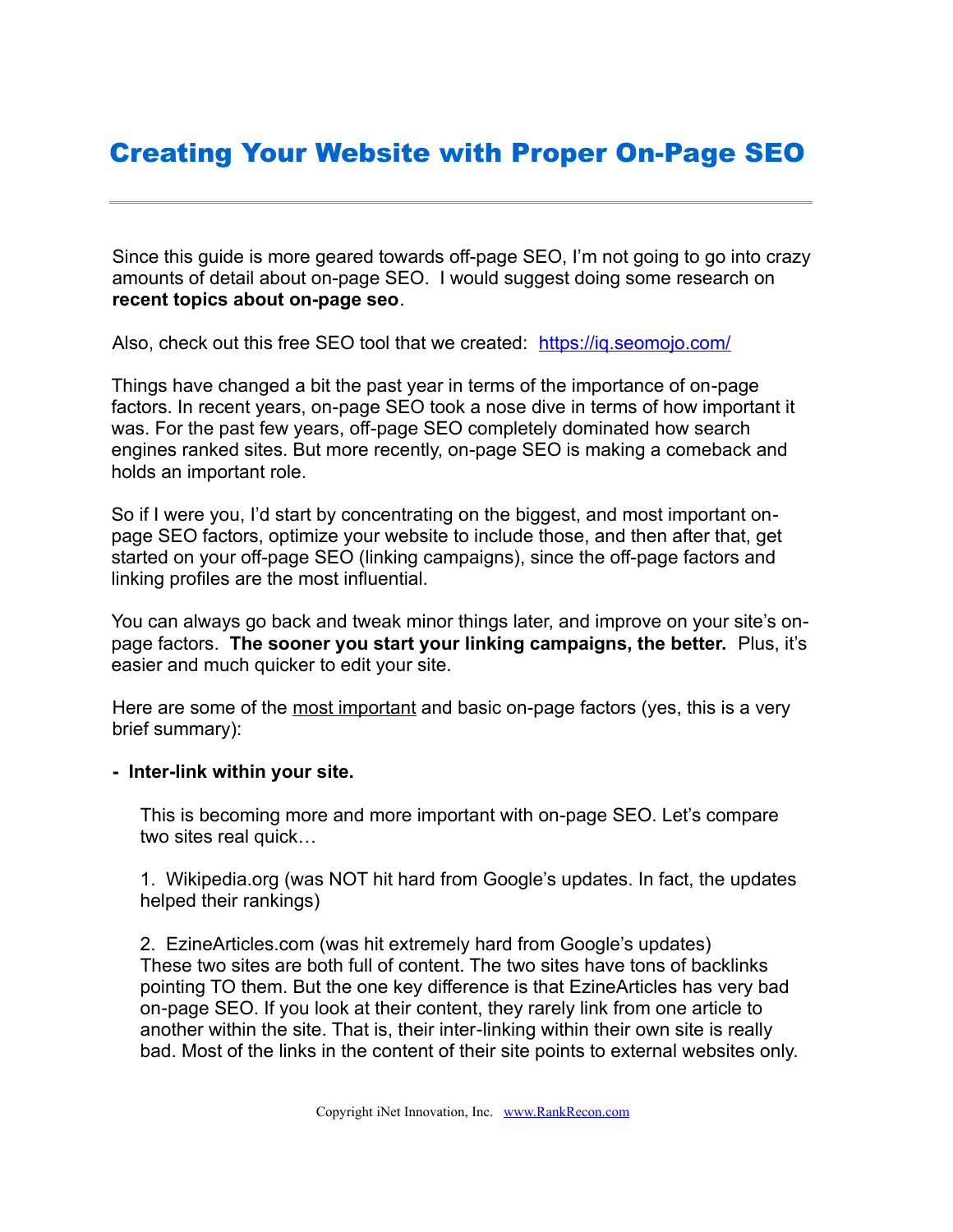This is not good.

Now, compare that to Wikipedia. If you look at ANY of their pages, you'll quickly see that they have an insane inter-linking strategy going on. Now, obviously you don't need to do go that in‐depth with your website, and you're most likely not creating an online encyclopedia either… BUT… the point here is that from Wikipedia is linking from article to article to their own internal pages. This passes link juice, shows Google that your site is a real functional site, and it is a user‐ friendly site with easy navigational flow.

**- Use H1 tags in your content.**

**- Use image with alt text = your keyword, or a variation of your target keywords.**

**- Make sure the image name is your-keyword.jpg**

**- Make sure to include your keyword in the Meta Description and tags,** without stuffing it. \*make it look natural\*

**- Your URL structure of each post/page on your site should only have your title of your post/page (with hyphen) behind the main domain.** Example: www.yourdomain.com/title-of-page-with-hyphen

Wordpress is a great site framework to use because of the ease to changing the inner linking structures (e.g. permalinks) of your pages' URLs. To set this up with Wordpress, it's really easy. Go to Settings > Permalinks. Then change the structure to: /%postname%

If you're using Wordpress, I'd also recommend installing an on-page SEO Plugin. There are tons of great on-page plugins that really help with optimizing your content before you post it.

A few suggestions are:

Sitewide On-Page SEO plugin: All-In-One SEO Pack

Daniel Tan's: [SEOPressor \(best for optimizing each post\)](http://www.rankrecon.com/seo-pressor/)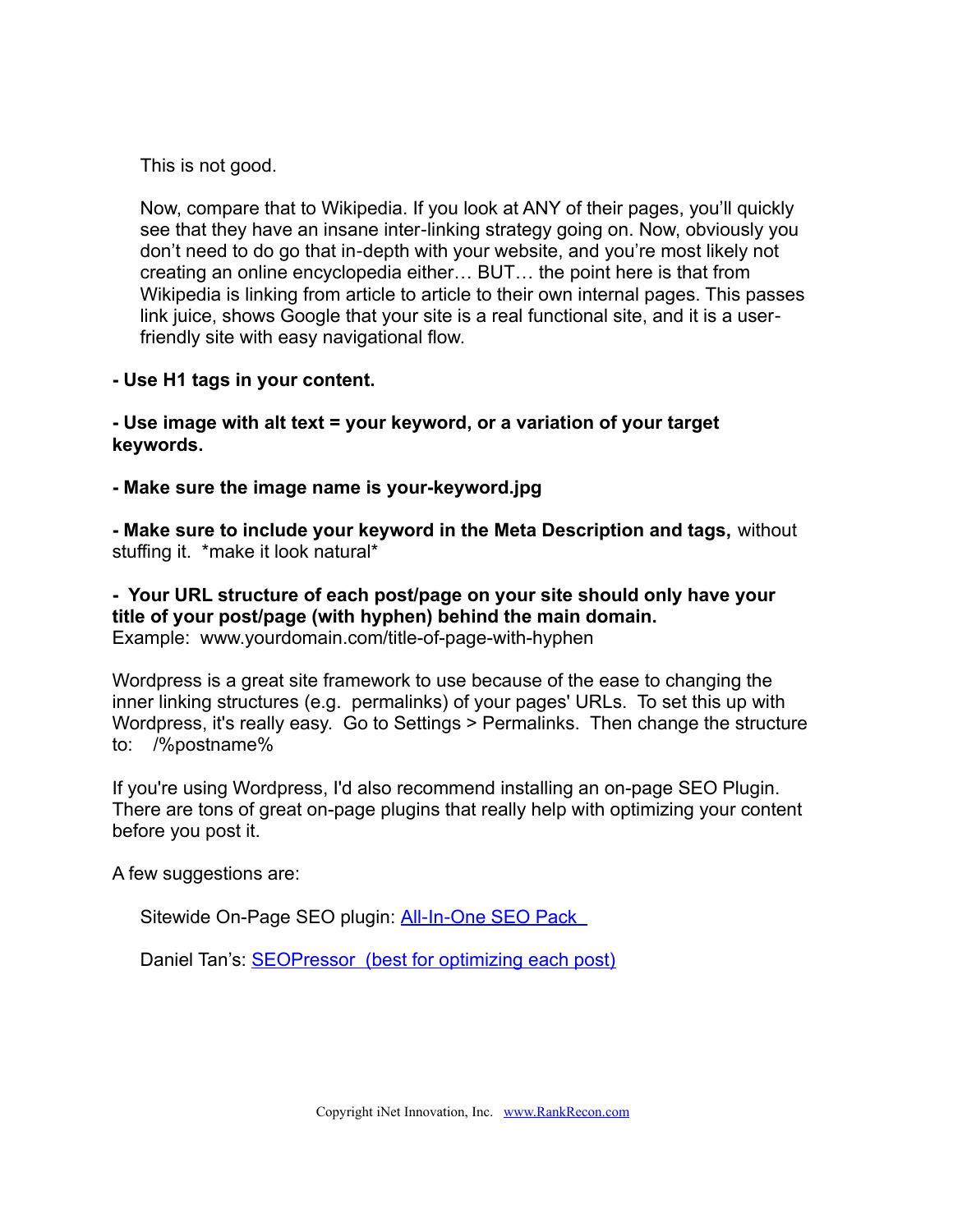## Choosing the Proper Anchor Text for Your Links

First, download this cheat sheet if you haven't already: **[Click here to download the SEO I.Q Linking Cheat Sheet](https://iq.seomojo.com/linking-cheat-sheet.pdf)**

The below info goes into more detail, but the guide above is a great reference point to go back to.

Once you decide on the target niche keywords that you want to rank for, use the below methods for deciding "what percentage" of anchor texts of any of those keywords you should be using.

#### **! Big Mistake !**

I am still seeing a lot of my customers making the mistake of linking **too often** with the exact match keywords they wish to rank for. Big mistake in my opinion but everyone has a right to do their own SEO.

#### *Definition: Exact Match Keyword*

*An exact match keyword is the keyword or keyword phrase you wish to rank for, so if I wanted to rank BacklinkBeast.com for "SEO Tips" and put that into the anchor/link text, then THAT would be an "exact match" keyword/keyword phrase.* 

*If I put this into my anchor text, "Matt Callen Rocks the Internet with great SEO Tips" then that would be considered a "partial match" which I will discuss later.*

Partial matches are Ok, but use a LOT of **different** ones. Do NOT link to the same partial phrase over and over again. Randomization is really important with only a sprinkle or dash of an exact match. This is natural in the eyes of the search engines.

#### **Safer Anchor Text**

I like to see a lot of URL or brand anchor text links pointing to the site that you're trying to rank. As you watch and monitor your link density profile then you can make the decision to add partials and of exact match.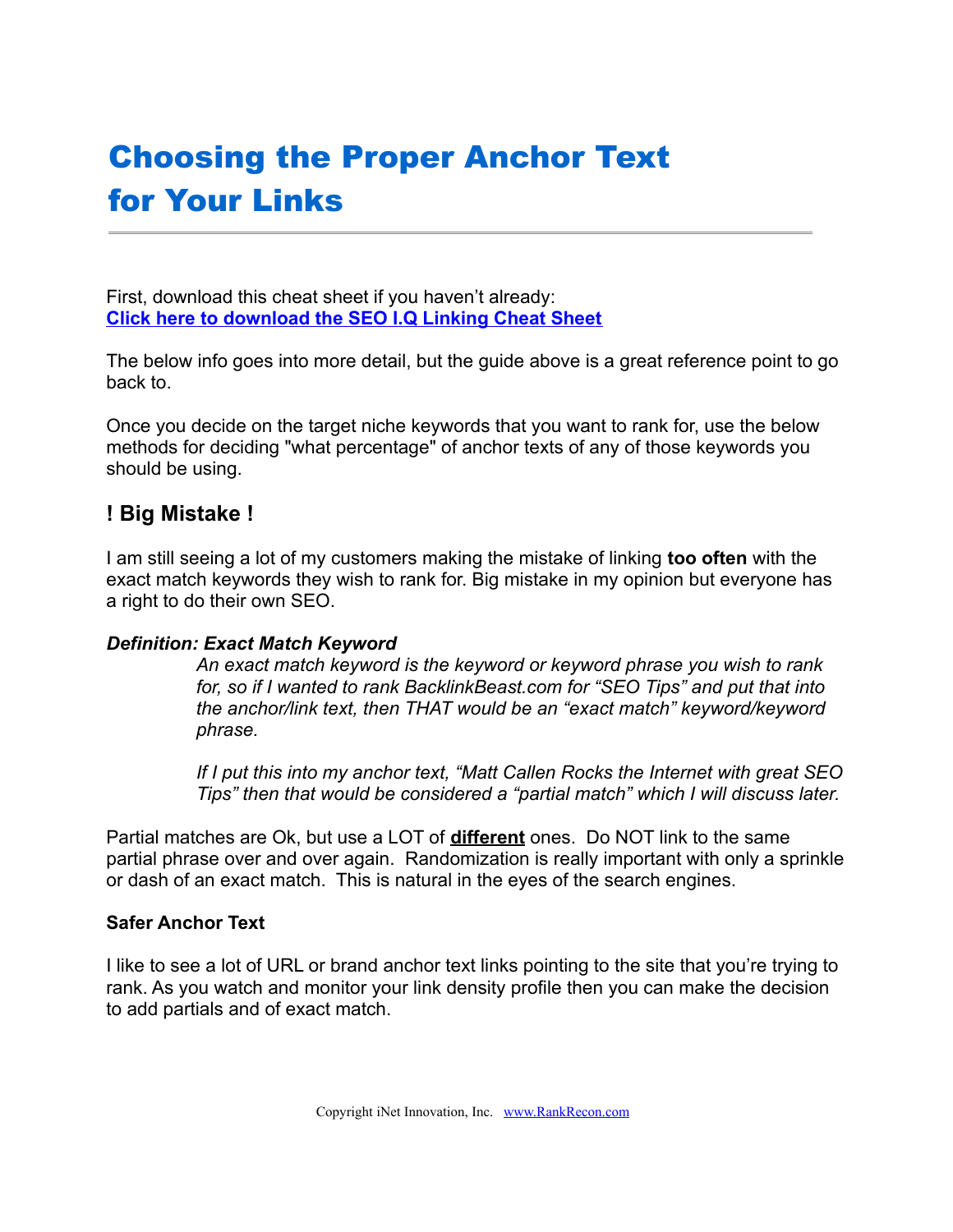#### **Examples of URL anchor text**

*URL as anchor text:*  [http://www.RankRecon.com](http://www.rankrecon.com/) [www.rankrecon.com](http://www.rankrecon.com/) [RankRecon.com](http://www.rankrecon.com/)

*And then all of those with a / at the end is very common, so:* [http://www.RankRecon.com/](http://www.rankrecon.com/) [www.rankrecon.com/](http://www.rankrecon.com/) [RankRecon.com/](http://www.rankrecon.com/)

Our brand is the domain name, or RankRecon and it could be seen in many iterations as well. For example: RankRecon, Rank Recon, RANK RECON or Rank-Recon.

I consider a domain's "brand" as the domain name text "without" the extension. (.com, .net, .org, etc.)

#### **Examples of BRAND anchor text**

Domain Brand as anchor text:

*RankRecon Rank Recon RANKRECON Rank-Recon*

#### **Random and Misc Anchor Text**

My thought on all the "click here," "visit" or "more info" links are good, but they are WAY over used.

Since we have looked over hundreds of linking profile's and directly looked at the link density, we have really gotten to be able to tell from looking at the anchor text if the site has been SEO'd or not.

#### **The goal is to** *NOT* **look SEO'd.**

The normal garbage keywords of the past have become *really redundant* and it is now obvious that they are a part of a SEO link campaign. *(I am not saying to totally stop that, but you really need to use a larger brush and variety)*

Instead, choose really random stuff and only do 1 or 2 links with each keyword or phrase. A good trick is to go to a competitor's site and look at all the keywords that would be in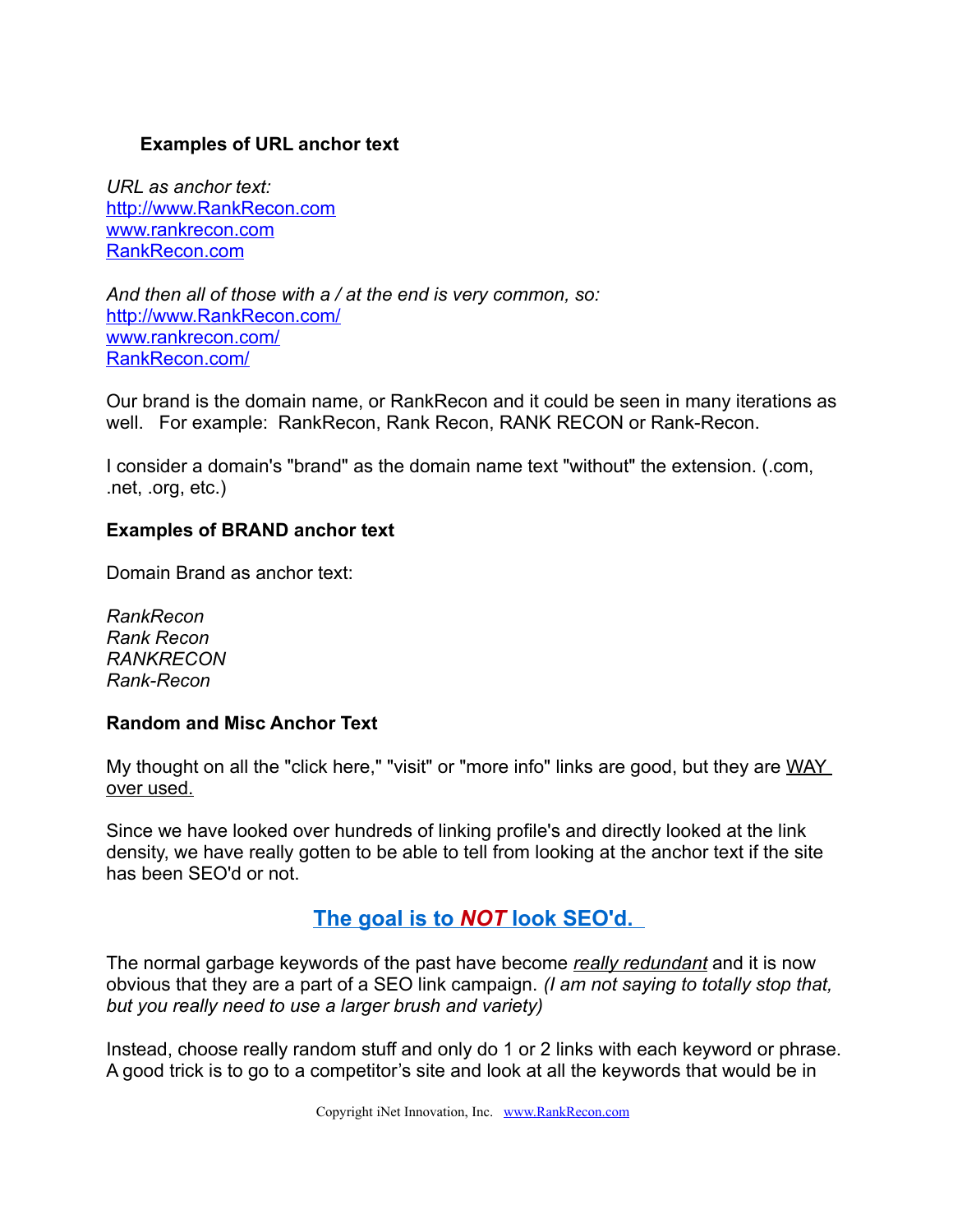the "other" category that have less then 1 percent of that site's link density. You can pull hundreds of these from them and know that they are more then likely market-related keywords that probably should be appearing in YOUR link profile!

#### **It is THESE "other, random" keywords that you will be safer using in an automated linking system. You can do this at** <http://www.rankrecon.com/>

Another strategy is to use LSI keywords, synonyms and phrases. Related searches (you know, the ones you see at the bottom of Google's search) are another way to pick out market specific keyword phrases that would be appropriate to your market.

#### **Long Partials and Bits of Sentences**

I also see ALOT of sentences, or long URLs in quality link profiles of high-ranking websites.

So, imagine if you were writing about your website, what would be a "natural" link? In my experience, it is a URL, or a branded link, so concentrate on THOSE!!

And when your link density is high enough using only URL and BRAND, then throw in an exact match keyword. **Just do NOT over due it.**

And speaking of not over doing it, many times, it seems like: *less is more these days***.**

It is really important for you to look at your competitor's link profile so you see **what is the standard "amount" of links** in that industry! Some industries have thousands of links pointing to them. Some have hundreds. Do the research in your industry and emulate that.

### How to "Link" Properly?

This is another pretty obvious question, but in reality, SEO'd sites typically have 1 linking structure or two (at best) that get put into play. **In this section, I'm NOT talking about the anchor text. Rather, I'm talking about the actual link URL.**

In a campaign, the person doing the SEO will decide what URL they're trying to rank for.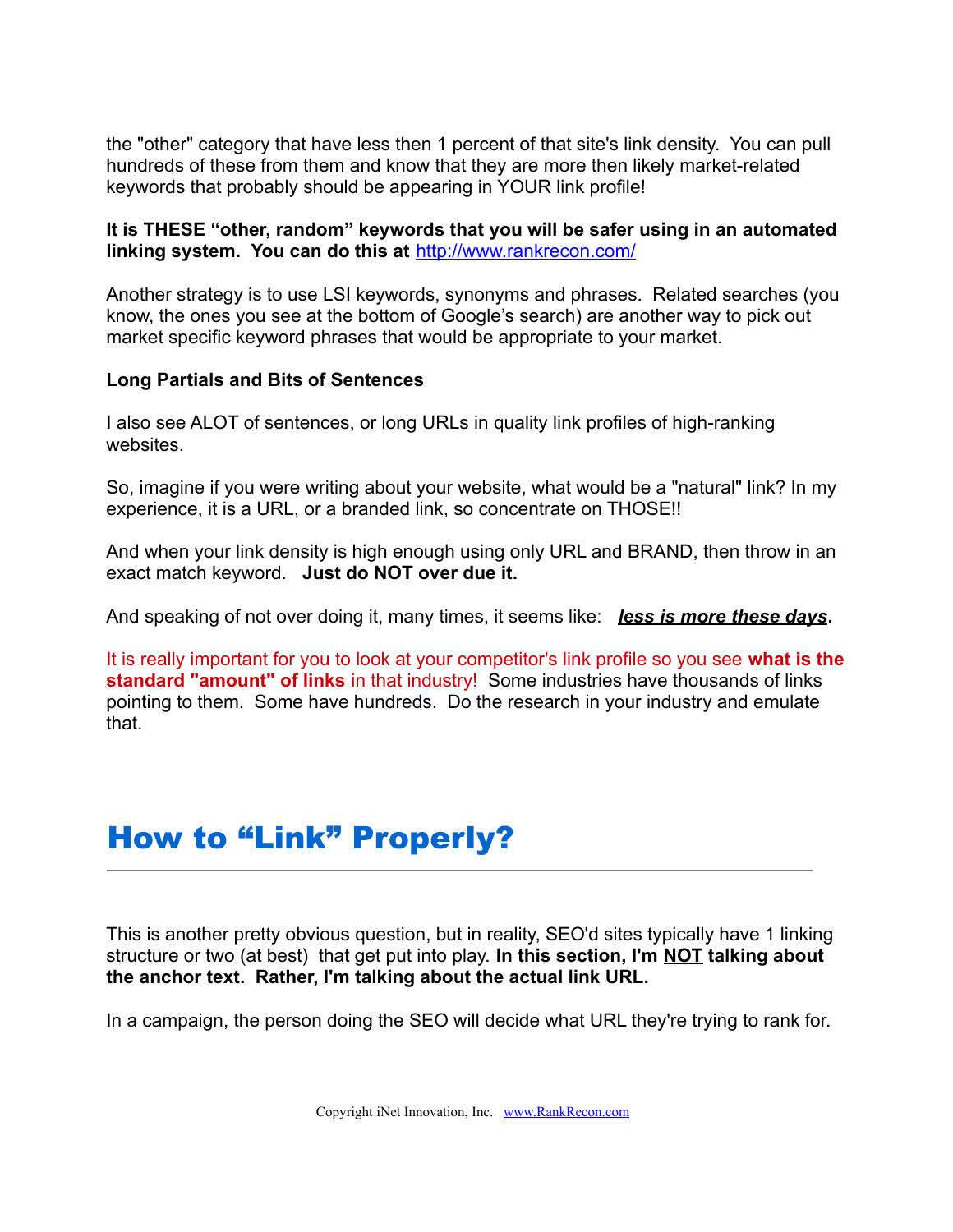For example, will it have the www on it or not? That's normally what people think is the only factor into consideration. Many people think that it's either/or … and not both. But in reality, to make your site look natural, you really need to be building links to both of them. Don't make it a straight up 50/50 between the two options, but link more to the one that you prefer, and then about 5-25% the other one.

#### **VERY IMPORTANT: Remember to create a canonical change in your htaccess file so you get the juice you send to both www and without www. If you're not sure what that is, search for more info on Google.**

I mentioned earlier to put the "back slash" at the end of your url as well. For example: .com/ . Many programs end up putting that there in the link and also when people copy and paste, that / makes it in there from the browser, so THAT is normal to be in the mix.

Other odd linking patterns are putting /index.html or /index.php after your domain name depending on what your homepage is.

#### **Examples depending on your sites structure:**

http://www.RankRecon.com/index http://www.RankRecon.com/index.html http://www.RankRecon.com/index.php

#### **Another hugely missed linking pattern is the use of the NOFOLLOW link.**

I know you may be thinking that you don't want nofollow links. But you shouldn't be thinking like that. If all you have is regular, dofollow links, that's not "natural".

On a side note… As an experiment after one of Google's recent updates, we wanted to test some things. And we actually ranked sites using ONLY NoFollow links. Then, we tested this same strategy on de-indexed sites... and we were able to rank doing that as well. Granted, the keywords being ranked for when building links only from deindexed sites were low competition keywords, but still.

So that tells you something about how powerful BOTH NoFollow and DoFollow are, as BOTH are normal.

I am not going to go into why a "deindex site" can still work here as it is outside the scope of this guide, but when you are doing your linking, DO get NOFOLLOW links!! You can create your own with by adding the rel=nofollow code to the links in your article content.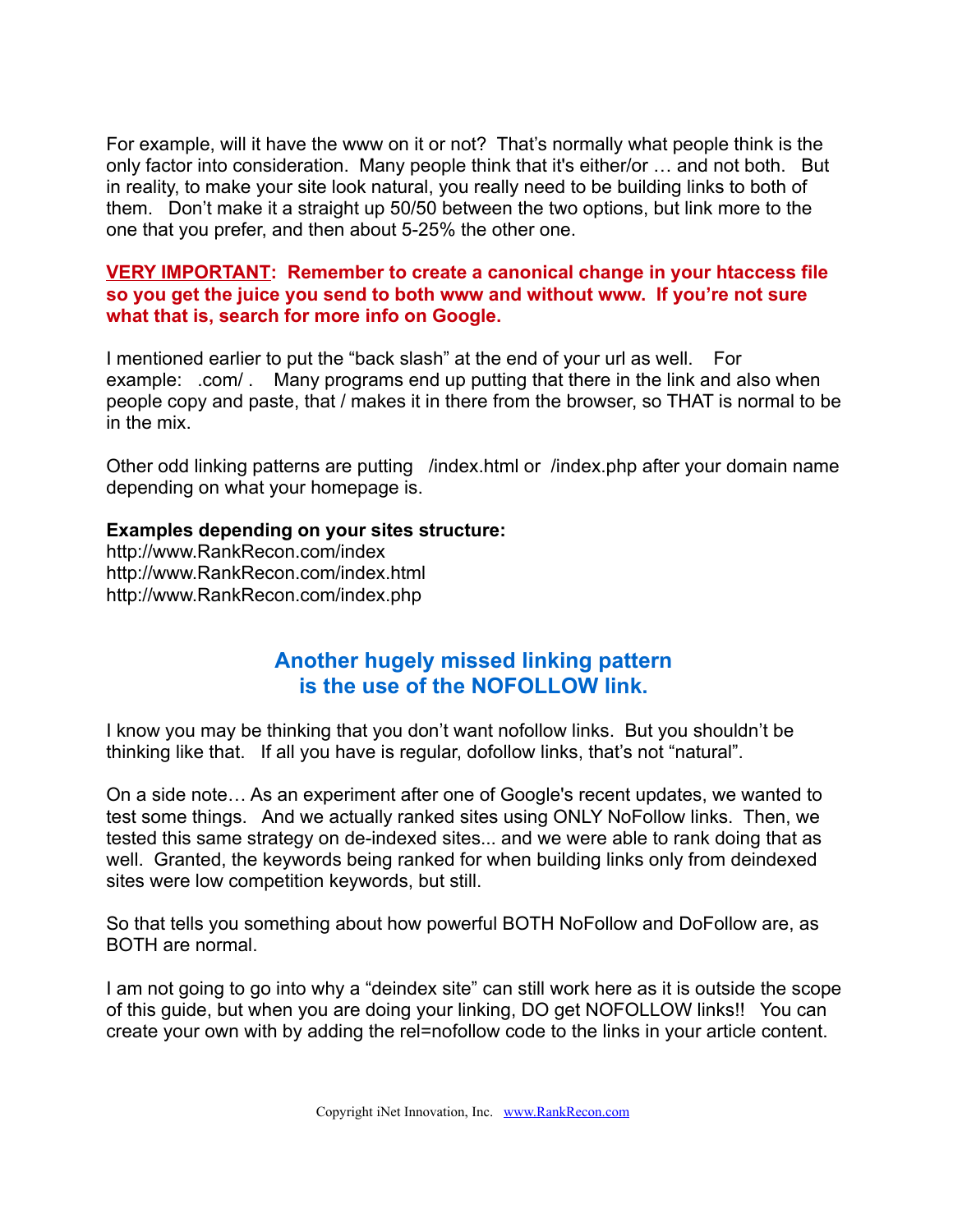Test this out yourself, but I personally think a slightly larger % (20-40%) of these is better. This is based off of testing, but here's our initial reasoning behind this...

Google knows that people are going to have to advertise, and they want them to be able to! But they do NOT want them to advertise for the sake of advertising to get PageRank passed to them.

THAT is against Google's terms and conditions. So they expect the site who is putting the links up, to put a NOFOLLOW link on the advertised link.

So don't you think that with a NOFOLLOW link, Google is going to trust that link just a little bit more? I do! And, we have proven it. They may not pass PageRank, but they DO pass juice!

This is another reason that passing PageRank is not very important anymore. It's all about passing the link juice, not PR.

With all of that said... mix in some nofollow links. The amount is up to you.

## What Content To Use When Link Building

What content should you submit?

**ARTICLES:** Ideally, use original content written just for you . This is the best choice, if you can afford it.

#### **Original Content**

If you don't have it already and want it, you can go to [www.iwriter.com](http://www.iwriter.com/) to get a low-cost, quality and custom article written for just a couple bucks. Or you can write it yourself and put the links in.

#### **Duplicate Content**

Yes it is duplicate content, but I would choose duplicate over BAD spun content any day of the week. Duplicate content is a part of the Internet. Take a press release for example, it is published over and over again, and they are proven to help with rankings.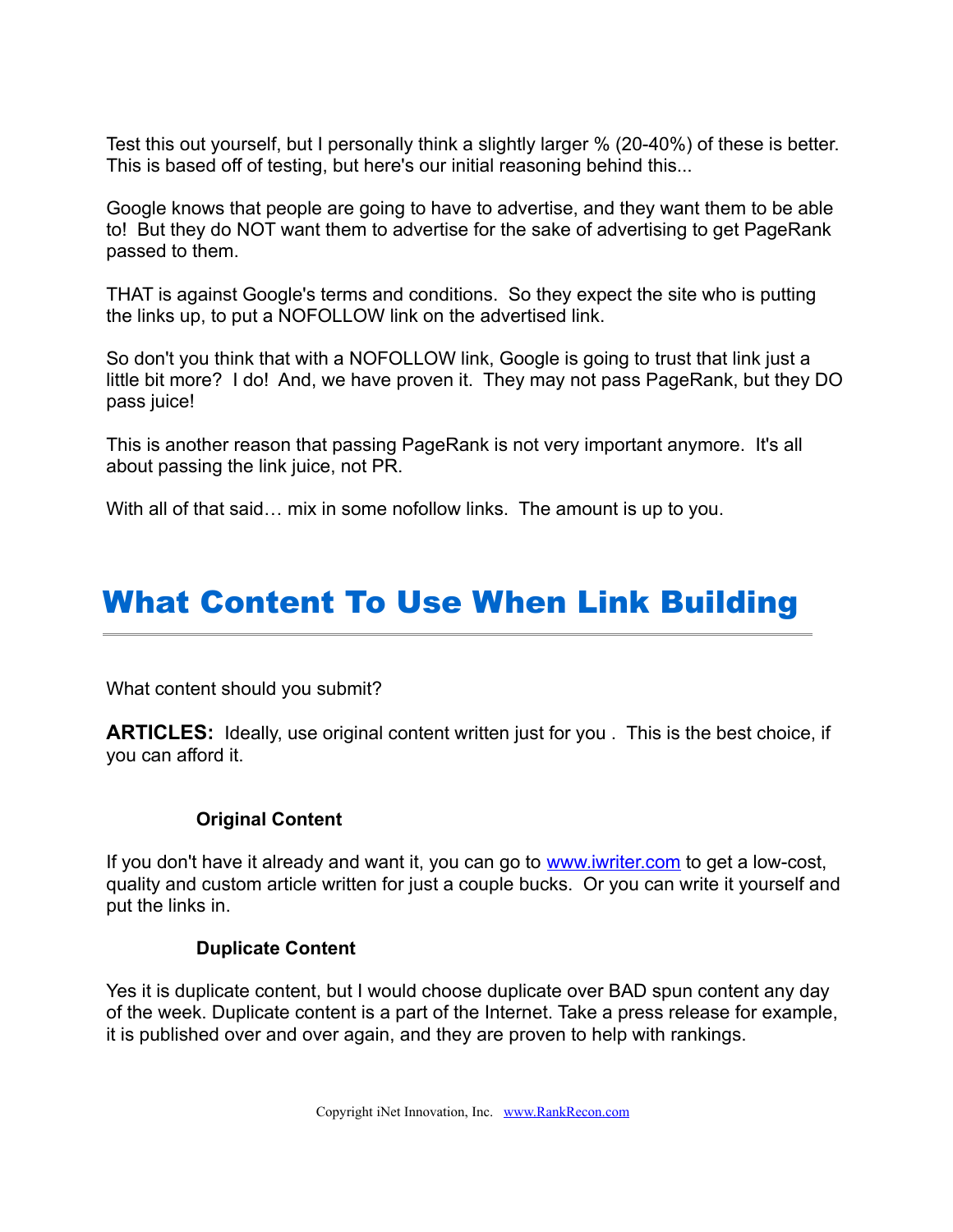#### **No BADLY Spun Content**

I do recommend you have GREAT content. If you can generate great content from spinready formats, then go for it! I do this myself, but I make sure that it's quality and doesn't appear to be spun. By doing this, you can take one article and post hundreds of unique variations.

Remember, we are not necessarily trying to rank the created "article post" urls that you are building, so a ranking penalty for duplicate content on those newly built posts is acceptable. If you're manually creating the spins yourself and then checking most all variations of the spins, then by all means... go for it! That's great, original content.

Right here, I'm talking more about auto-spun junk content that has not been manually edited by you, and then ends up being jumbled garbage that is obviously not written by a "person". And again, when I say spun content, I mean *obviously* "spun" content.

### Link Building and Site Promotion

As mentioned earlier, choosing the right anchor text, and in the right densities and diversities, is **essential** to ranking in Google. There isn't an exact % for every single niche and keyword. This varies, and this is where you should be looking at what your competition is doing.

[Rank Recon shows you these exact numbers.](http://www.rankrecon.com/)

There are some guidelines that I suggested above. Go take another look at the cheat sheet again, if you just skimmed through it previously. Here: [Our SEO I.Q. Linking Cheat](https://iq.seomojo.com/linking-cheat-sheet.pdf) **[Sheet](https://iq.seomojo.com/linking-cheat-sheet.pdf)** 

Important Note #1: each site online is different, in a different market, and trying to rank for different keywords, so results **will vary**.

We do highly recommend *Daily Drip Feeding* links. By this, I mean that you should be setting up a schedule to build links on a daily, or every other day basis.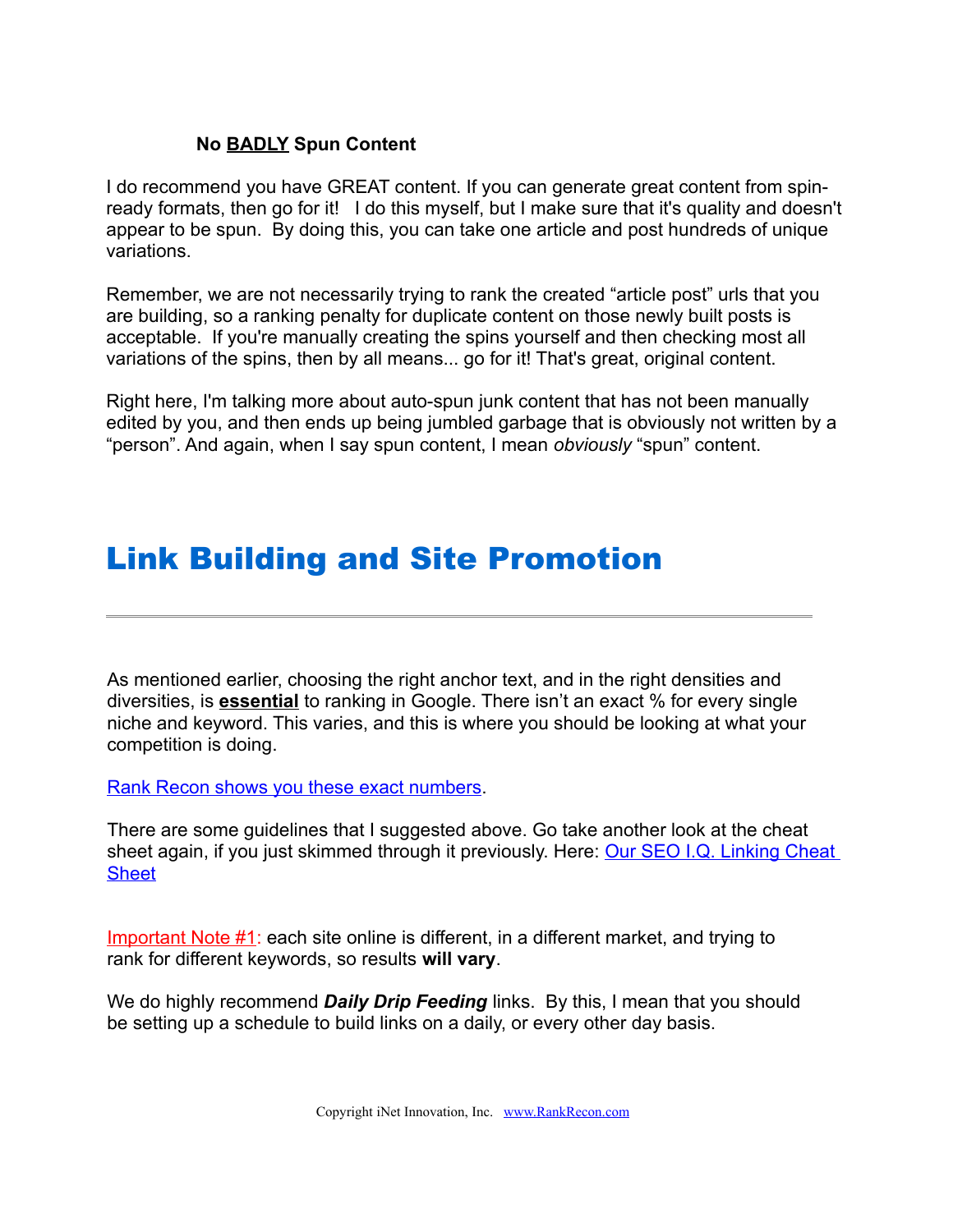And once you start building links, don't immediately quit your linking campaigns, cold turkey. This raises a big red flag if you do.

Plus, use a lot of platforms to build your links so that your linking profile will be diverse and look natural to search engines.

For Tier-1 Links... I highly recommend you use authority sites that are aged domains, average to high MozRank/PageRank, and related content. This is important because the Tier-1 links are what is pointing to your money site (i.e. the site you're trying to rank).

Important Note #2: If at all possible, be in control of your Tier-1 links. By this, I mean that it's best to own the sites that you're linking from. Or at the very least, if you don't own them, make sure that if you need to, you can adjust your links/content on them in case you want to update the keywords you're optimizing, or if Google ever makes changes to their algorithm. This will keep you safer!

Important Note #3: Build Tier-2 sites that link to your Tier 1 sites. These can be slightly lower quality links (i.e. wiki links, web 2.0 links, pdf sharing site links, blog commenting links, etc). You should be building a large tier of links pointing to your Tier 1 links, building up the quality and juice for those sites.

Build *roughly* **10 tier-2 backlinks for every tier-1 link** you've built. So if you build 10 tier‐1 links today, then build 100 (roughly) tier‐2 and point these to all of your tier‐1 backlinks.

Again, randomize things. Make everything look as natural as you can. Don't repeat "exact numbers" of links all the time. Just use these examples as basic guidelines, and adjust accordingly.

Important Note #4: DO NOT Build Too Many Links Too Fast, on a Daily Basis for **New Sites.** 

**For New sites, approximately 10 tier-1 backlinks daily is plenty! You may not even** need to do that many.

**For Aged sites** that already have incoming links and history, or if you are into more competitive niches, then 40+ tier‐1 backlinks daily (or more) is fine. Again, it will depend on the niche that you are in and what Google is already ranking for your keywords. [Look at your competitors' linking profiles](http://www.rankrecon.com/) and see what they're doing. Then try to mirror them.

In some competitive niches, I'm building 75+ tier-1 backlinks every few days to sites and getting great results too.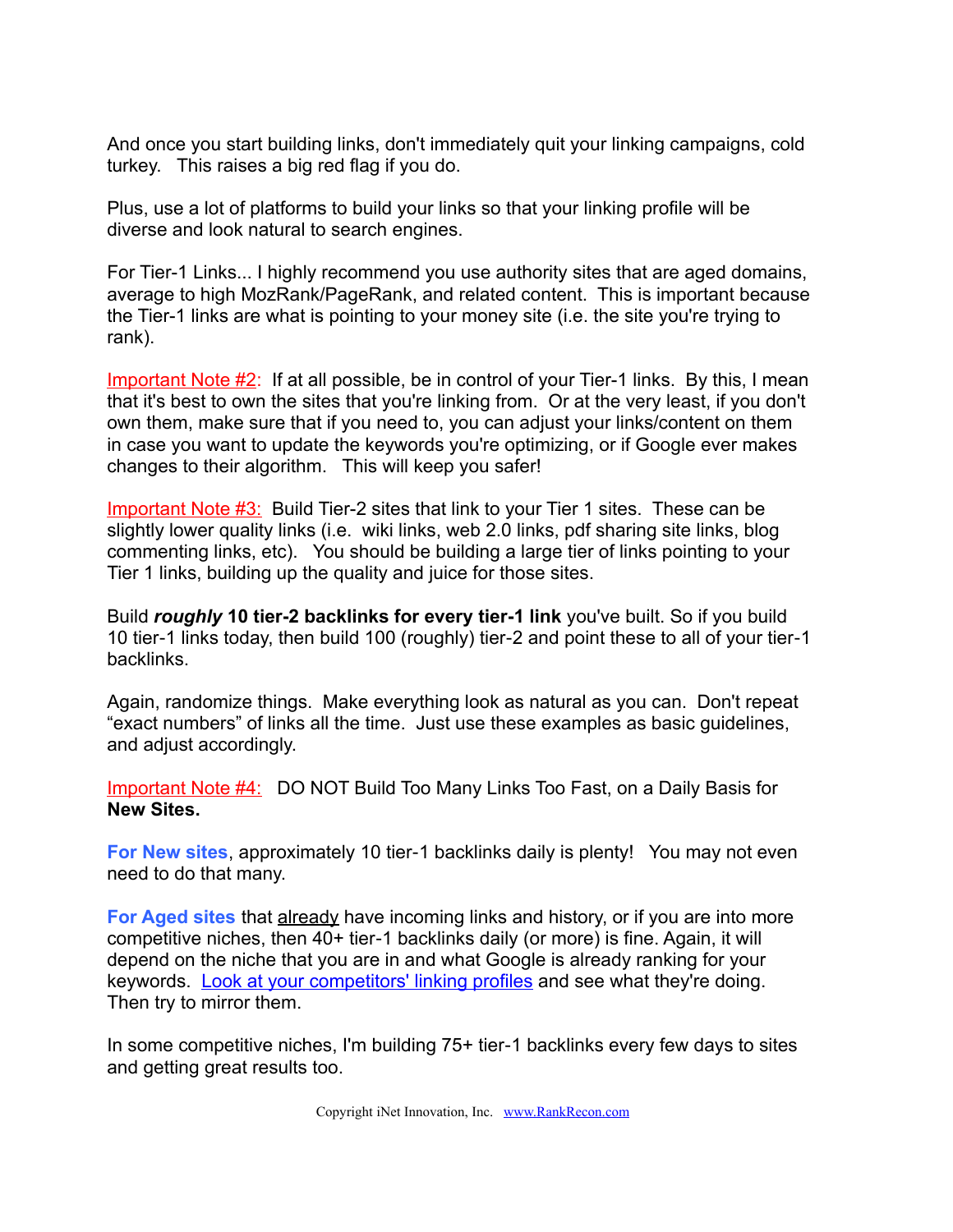It's important to stay consistent and continue to build links. When you stop your linking campaigns, it can sometimes raise a big red flag to Google… especially if you were previously building a ton of daily links.

## Increase the Speed and Power of Your Newly Built Links

Each day, you should submit all of the linksthat you built, over to Linkpipeline.com, including tier‐1 and tier‐2 links. If you don't get to them each day, that's Ok. But definitely try to stick to a consistent schedule of submitting the links to Linkpipeline.

This step isn't required, but it's highly recommended.

The reason is simple. Google needs to know that your newly built links exist. Though many of them will get indexed naturally without any intervention, it can take a while. Plus, some of the lower quality links may not ever get indexed at all. And if Google doesn't index those newly built links, then you aren't going to get any link juice from them at all. And your time building links will all go to waste.

So we recommend using a service like Linkpipeline to help get your links indexed quickly. It does this by buildilng just the right amount of additional links to your links that you just submitted to it, without over optimizing.

### Closing Thoughts

As you get your feet wet and start analyzing your competition's linking profiles, you'll quickly see how and why Google is ranking sites where they do in their search results. From that unique "spying" on your competition, you'll then know exactly where to start your linking campaigns... and then adjust from there.

Once you start building out multiple linking campaigns, you'll start to develop some of your own tactics. Apply them, and continue moving forward. To get the best results, you really just need to dive in get started with the first step of analyzing your competition.